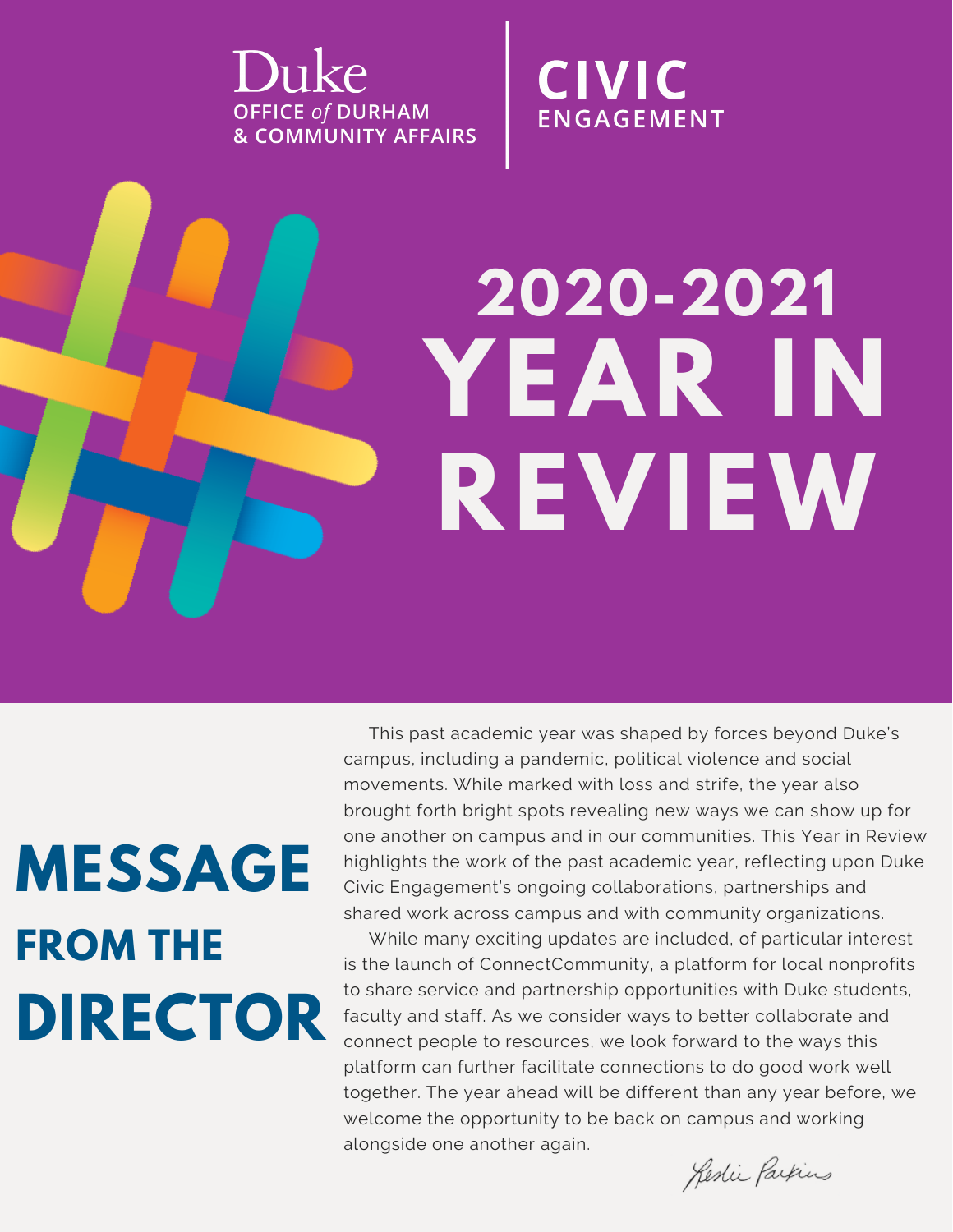### **NEW INITIATIVES**



### **ConnectCommunity**

In February, Duke Civic Engagement launched the new [ConnectCommunity](https://connect.community.duke.edu/) platform to connect students, staff and faculty with community-identified engagement opportunities. The platform features volunteer opportunities with nearly 50 local organizations (and growing!) and can be filtered by interests.

### **Community Engaged Scholarship Collaborative**

The newly-launched [Community-Engaged](https://community.duke.edu/learning/engaged-scholarship-collaborative/) Scholarship Collaborative aims to cultivate a community of practice among faculty, students, staff and community partners to learn, share and actively apply best practices for community-engaged scholarship. This spring, 15 individuals were selected as Fellows and nine community-engaged projects received small grants through the Collaborative.

### **CONTINUING INITIATIVES**

### **Racial Equity Learning Arc**

Duke Civic Engagement hosted the third year of the Racial Equity [Learning](https://community.duke.edu/learning/racial-equity-learning-arc/) Arc, a six-session program facilitated by The Equity [Paradigm](http://www.theequityparadigm.com/) and co-sponsored by the Duke [Human](https://humanrights.fhi.duke.edu/) Rights Center at [FHI,](https://humanrights.fhi.duke.edu/) which drew 40 staff and faculty from units across the university.



### **Annual Volunteer Fair**

In September, Duke Civic Engagement hosted

the 43rd annual (but first ever virtual) Volunteer Fair with over 30 local community partners. Check out the [recorded](https://youtube.com/playlist?list=PLsvvMKkmL-HWH8FAzVUYCmkIwfKMQnc2X) videos from community partners.

### **Duke Partnership for Service**

Duke Civic Engagement continues to advise Duke [Partnership](https://sites.duke.edu/dukepartnershipforservice/) for Service, an umbrella student organization dedicated to supporting a student body that is committed to ethical service, meaningful engagement and social justice.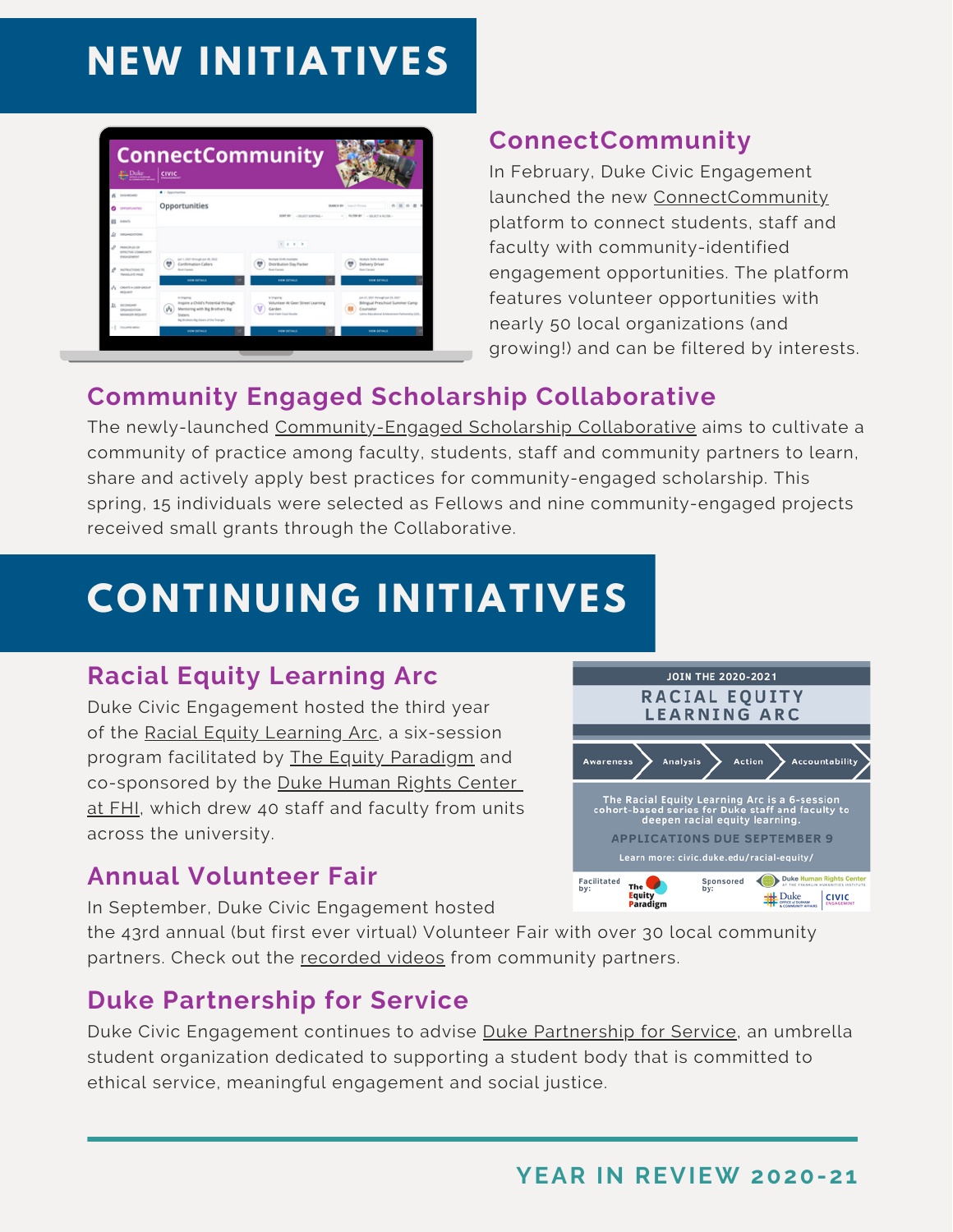### **NETWORKS**

### **Faculty Advisory Board**

The Faculty Advisory Board consists of representatives from schools and departments across campus and advises on key priorities. The board met four times throughout the academic year and focused on the development of the Community-Engaged Scholarship Collaborative to advance the practice of engaged scholarship at Duke.

### **University Council on Civic Engagement**

The University Council on Civic Engagement, composed of over 40 representatives from units and departments across campus, met eight times throughout the academic year to learn about and discuss timely topics.

### **COLLABORATIONS**

Duke Civic Engagement collaborated with colleagues within Duke and across the country to offer unique virtual programming.

**[Journeys](https://engage.richmond.edu/events/journeystowardjustice.html) Toward Justice:** A multi-college collaboration featuring changemakers across the country, offered in partnership with the Pauli Murray Center for [History](https://www.paulimurraycenter.com/) and Social [Justice](https://www.paulimurraycenter.com/)



- **Just [Space:](https://sites.duke.edu/justspace/)** A Duke Student Affairs initiative exploring the intersections of places, spaces and social justice at Duke and in Durham
- **Anti-Racism Workshop Series:** A 3-session series for students, facilitated by we are (working to extend anti-racist education) and [co-sponsored](https://www.weare-nc.org/) by Duke Service-Learning, NC [LiteracyCorps,](https://servicelearning.duke.edu/) [DHRC@FHI,](https://humanrights.fhi.duke.edu/) Hart [Leadership](https://hart.sanford.duke.edu/) Program and Duke's TRHT Center
- **Social Impact Fellowships:** A Duke Career [Center](https://studentaffairs.duke.edu/career) initiative offering funding for community-based summer internships
- **[Shaping](https://haas.stanford.edu/news/shaping-our-future-deliberative-polling-event-may-1-2) Our Future:** An online deliberative democracy event organized by Stanford University with 35+ [institutional](https://kenan.ethics.duke.edu/) partners, done in partnership with Kenan Institute for Ethics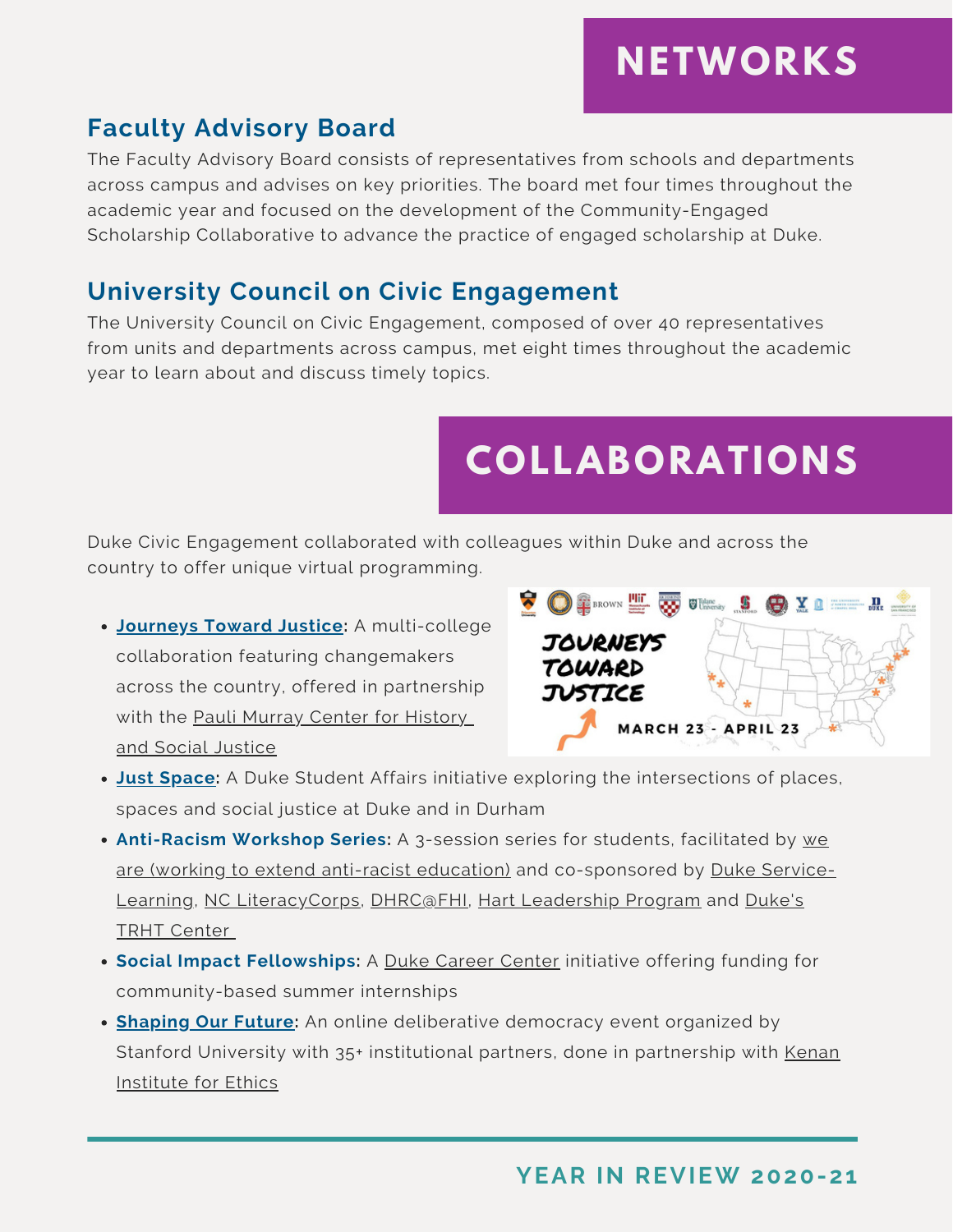### **COMMUNICATIONS**

#### **New Website**

As part of the Office of Durham and Community Affairs, Duke Civic Engagement has a new web presence at [community.duke.edu.](https://community.duke.edu/civic-engagement/) Explore partnerships, resources and opportunities through Civic Engagement and other Durham and Community Affairs units.

#### **Newsletters**

In addition to the biweekly **[Amplify](https://signup.e2ma.net/signup/1928559/1920853/)** newsletter for members of the Duke community, Duke Civic Engagement now offers a monthly message to community partners to share resources and opportunities for connection with Duke faculty, staff and students.



### **AWARDS**

Each year, Duke Civic Engagement recognizes one Duke student and one Duke employee for outstanding commitment to community engagement. In an especially challenging year, these individuals worked collaboratively with local organizers and nonprofits to build capacity and to strive for a more equitable community. Read [more.](https://community.duke.edu/impact-story/2021-community-engagement-awards/)

### **Lars Lyon Volunteer Service Award**

#### **Hannah McKnight (T'22)**

Collaboration with Bull City Votes to provide transportation to the polls

### **Duke Employee Community Service Award**

#### **Scott "Esko" Brummel (Duke Science and Society)**

Collaboration with Farmer Foodshare through Root Causes to provide food deliveries to over 300 adult and pediatric patients and their households

**BY THE NUMBERS** Racial Equity Learning Arc Participants



Community Partner Representatives at the Volunteer Fair



Foundations of **Engagement** Workshop **Participants** 



Zoom hours spent building relationships, developing programs, and learning from members of our community